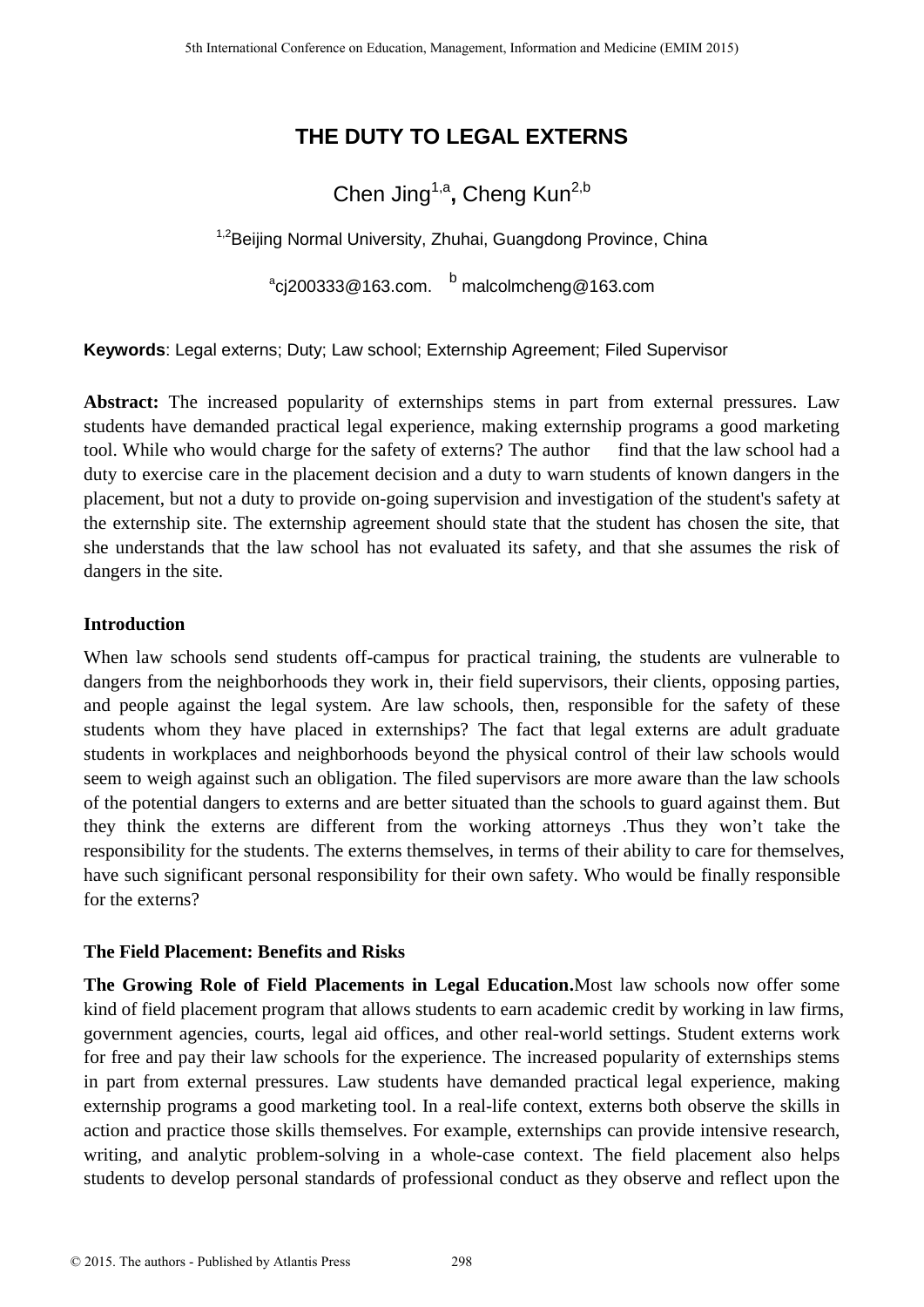professional conduct of the attorneys at the externship site. Properly guided, the externship teaches students to reflect upon their skills, choices, and values and helps them to become reflective lawyers responsible for their professional growth. The externship further enhances professional development by allowing students to experience career possibilities and develop professional contacts while still in law school. Indeed, the career-shopping aspect of the externship may benefit the community as a whole, as students who might not otherwise have chosen a public-service or government career follow those paths as a result of their externship experiences.

Another educational advantage is that the externship can supplement the law school curriculum, not only by exposing students to legal subjects not found in the course catalogue, but also by improving their understanding and retention of subjects they have studied in law school and deepening students' expertise in these areas. Allowing students to gain substantive knowledge through externships is an advantage to the law schools as well because providing enough faculties to address the wide range of subjects .And it can interest students entering an ever more specialized legal profession.

**Potential Dangers in Legal Externships.**Working for lawyers and judges to earn course credit exposes law students to the dangers that lawyers and judges face. Most attacks against attorneys occur in the courtroom during trials and in legal offices, but violence against lawyers also occurs outside the workplace, in parking lots, and at home. After all, an attorney's work place is not just the office. Lawyers travel to investigate facts, meet with clients, and take depositions. They can be victims of violence at any place and any time. Externs could become targets of violent anger because of their own involvement in cases or be harmed because they are with attorneys or judges who are attacked. The dangerous client could be more dangerous to a law student not experienced in client management than to an experienced lawyer. The younger, traditional law student, who are fresh from undergraduate school, may be a chronological adult but lack the experience to recognize and read risky situations. The student extern is likely to be more vulnerable to sexual harassment than a female attorney. Studies show that from thirty percent to seventy percent of women in higher education are victims of sexual harassment, and the particularly vulnerable groups include graduate students and female students in male-dominated fields.

#### **The Duty of Colleges and Universities**

In planning and structuring the externship, the law school can address the issue of reasonable background safety. A significant part of background safety is site selection. Sometimes the law school is solely responsible for choosing the site, as when it creates an externship program that is connected to a limited list of sites. In that situation, it has a responsibility to determine that the site has no unreasonable dangers, particularly the kinds of dangers that good orientation advice cannot significantly reduce. This responsibility must fall upon the law school because it is not a responsibility that can be shared with the student; the law school is making the choice, not the student. On the other hand, when the student chooses the site, and the law school's approval is limited to the educational value of the placement, the far greater share of the responsibility for a safe choice should lie with the student who is making the choice. The law school should advise students to consider safety in making the choice and make clear that the school has no opinion regarding the safety of the site. The externship agreement should state that the student has chosen the site, that she understands that the law school has not evaluated its safety, and that she assumes the risk of dangers in the site. Sometimes, though, when students choose their own sites, other students will have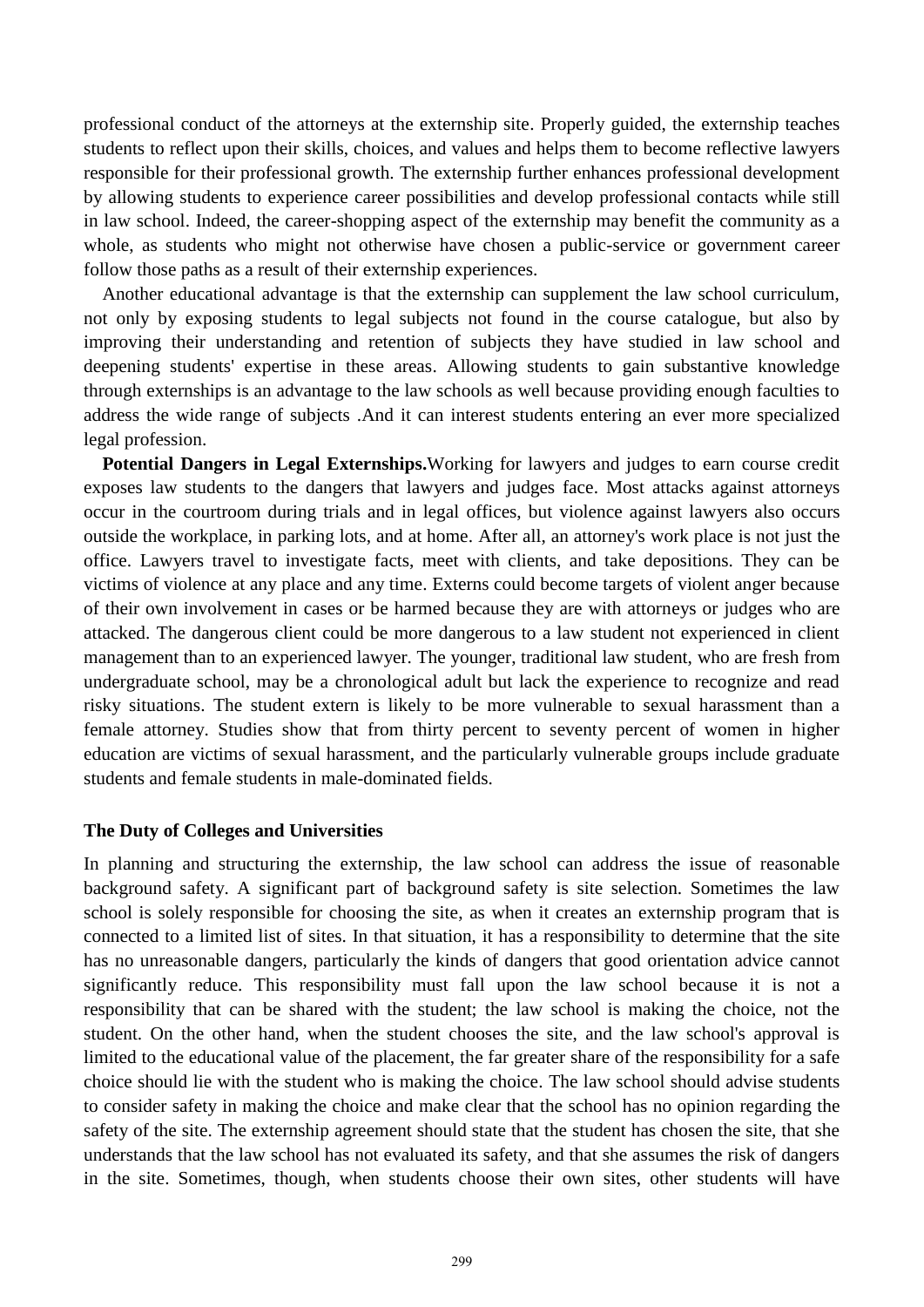worked at the sites before them. Law schools should keep track of safety concerns raised by students and faculty mentors regarding individual sites. If concerns are raised about a site's safety, some responsibility should lie with the law school before sending another student there because the school now has reason to be concerned about safety and does have the ability to do something about it. It can withdraw the option of this particular site, if the prior student's accounts suggest it is unreasonably dangerous. When externs go to sites where previous externs have worked, they may be less vigilant for their own safety, assuming that the site has not presented problems, or they would not have been sent there. If the school does not regard the dangers as so high as to be outweighed by the value of the experience the site affords, the school must at least give students the information necessary for them to decide whether they want to accept the site and to keep the appropriate vigilance if they do go there.

The law school cannot provide physical protection to students at their externship sites but it can provide at an externship orientation the information that will help students make good choices about their own safety. The only duty assumed by providing safety information is to give that information with reasonable care. Students might be cynical, as they are law students, that safety talk is just an attempt to place legal liability on the student. This advice might be more convincing if it comes from someone outside the school. Also, should concerns have arisen about any particular sites, but not to the level that withdrawal of the site would be appropriate, students should be alerted to known dangers at particular locations. This provides them the information they will need to keep themselves safe.

Law schools have limited control over the safety of students in externships. Their greatest point of control is in site selection, in making sure that students are not sent to unreasonably dangerous sites. Beyond that, all that they really can do is guide and advise the student about how best to keep safe in general and with regard to any known dangers at the site. They can, through the journals, keep an eye out for safety concerns, and when those arise assess the student's ability to deal with those dangers and speak to the field supervisor if necessary. The only other control that the school has is to remove the student from the site if dangers seem unreasonable.

As the cases increases in the university, courts more and more frequently found that the university did owe the student a duty of care. Although courts still required the student to prove a special relationship and still continued to reject the relationship between a university and a student as special person, courts began to recognize that the school often stood in relationships to its students other than the educational one and that these relationships were special. When the university ran a dormitory, it was a landlord, and the students were its tenants, who were owed a duty of care in the area of residential/dormitory safety. When the university took fees from students, it was a business, and the students were its customers, who were owed reasonable care in those services. Duties were found for premises maintenance. The colleges and universities as businesses had to provide their customers, the students, "safe walkways, proper lighting, and other aspects of reasonably safe premises." When students worked on campus, the school was an employer. A duty of care was even found off-campus, when a student was injured on a school-related canoe trip. Moreover, when schools acted to protect students and created reliance, they had a duty to exercise reasonable care in the endeavor that they started. Within the educational relationship, duties were found with regard to curricular and curricular safety, in the conduct of classes and labs. The obligation to provide curricular safety is not tied to exceptions to no affirmative duty rules and does not require a special relationship because it is based on the duty to use reasonable care in actions and activities. In a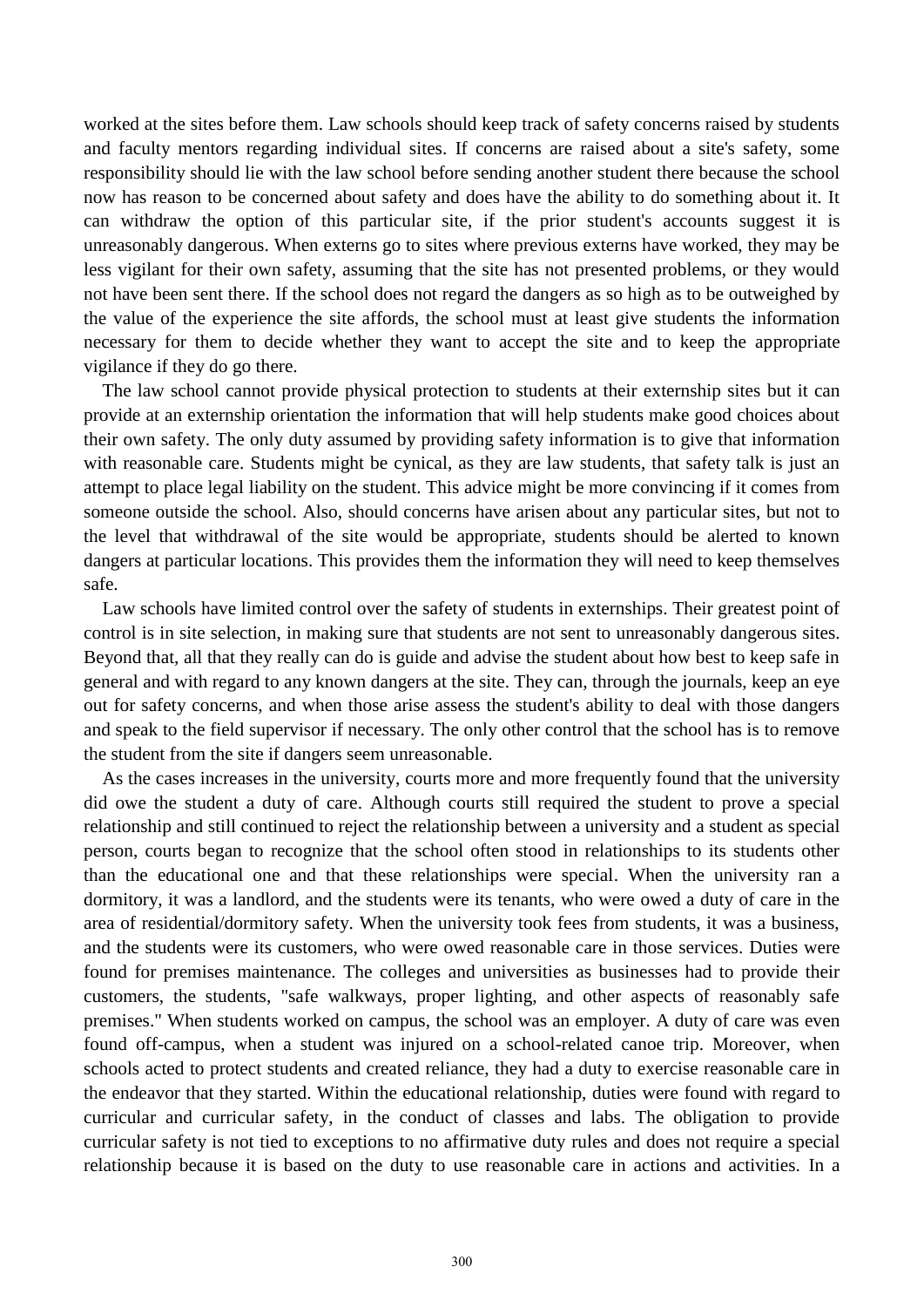"radical shift" from the insular university, courts found duties in the full range of extra-curricular activities in which universities exercised more supervision, direction, structure, and control. This did not mean that schools would be liable, but it did mean that courts would at least consider that they were subject to liability where previously they would not have been. The willingness of courts to use a business analogy to find that the post-secondary institution owed a duty and to find that a duty was voluntarily assumed is the attitude change most important to the question of whether law schools owe externs a duty of care.

#### **The Duty of the Filed Supervisor**

Student safety can also be addressed in the externship agreement. As an agreement among three parties, the law school, the law student, and the field supervisor, the agreement can place certain obligations with the supervising attorney to ensure that the student receives proper information about any safety issues particular to the site or work assignments that she will receive. The filed supervisor is responsible for the externs' safety, including: the training conditions, facilities and the insecurity caused by their failed management, and other personal injury caused by accidents. if the filed supervisor does not abdicate its authority or proper duties to the student, it would take the main responsibility.

## **The Duty of the Legal Externs**

If a law school has undertaken a safety service by its site approval process, a student attacked in the parking lot of one of the sites will still have to demonstrate that she was injured because the site assignment increased the risk of that injury to her or because she relied on the law school's care in making assignment. In this circumstance, the law school also has to undertake the responsibility. It means that the law school does not assume a duty regarding site inspection or supervision but assumes only a duty to exercise care in giving the warnings. If the advice is not received, the student would undertake the responsibility by themselves.

## **Conclusion**

The law regarding the duties that colleges and universities owe their students continues to evolve. That influence is ever-decreasing as courts become more and more open to imposing obligations of care upon institutions of higher learning. What this means for law schools is that courts may compare the externship program to a business relationship that imposes a duty of care upon the law school, as it would upon any business rendering services, to exercise care in that relationship. Courts may be inclined to limit the duty to care in site selection and warning of known dangers at the externship site and certainly would not impose it for unforeseeable dangers or those outside the law school's control. The fact that the externship is not served on the law school campus will not, however, place the student's safety outside the law school's control. Also, courts may be more willing to find that by certain acts within the externship the law school has assumed a duty of care in those acts. Finally, courts may move towards a facilitator model that regards the nature of the relationship as one in which the school's primary role in student safety is to plan, guide, instruct, train, and consult, and where significant responsibility is placed upon the student herself for her own safety. The critical point is that courts are likely to impose some legal responsibility upon law schools for extern safety,